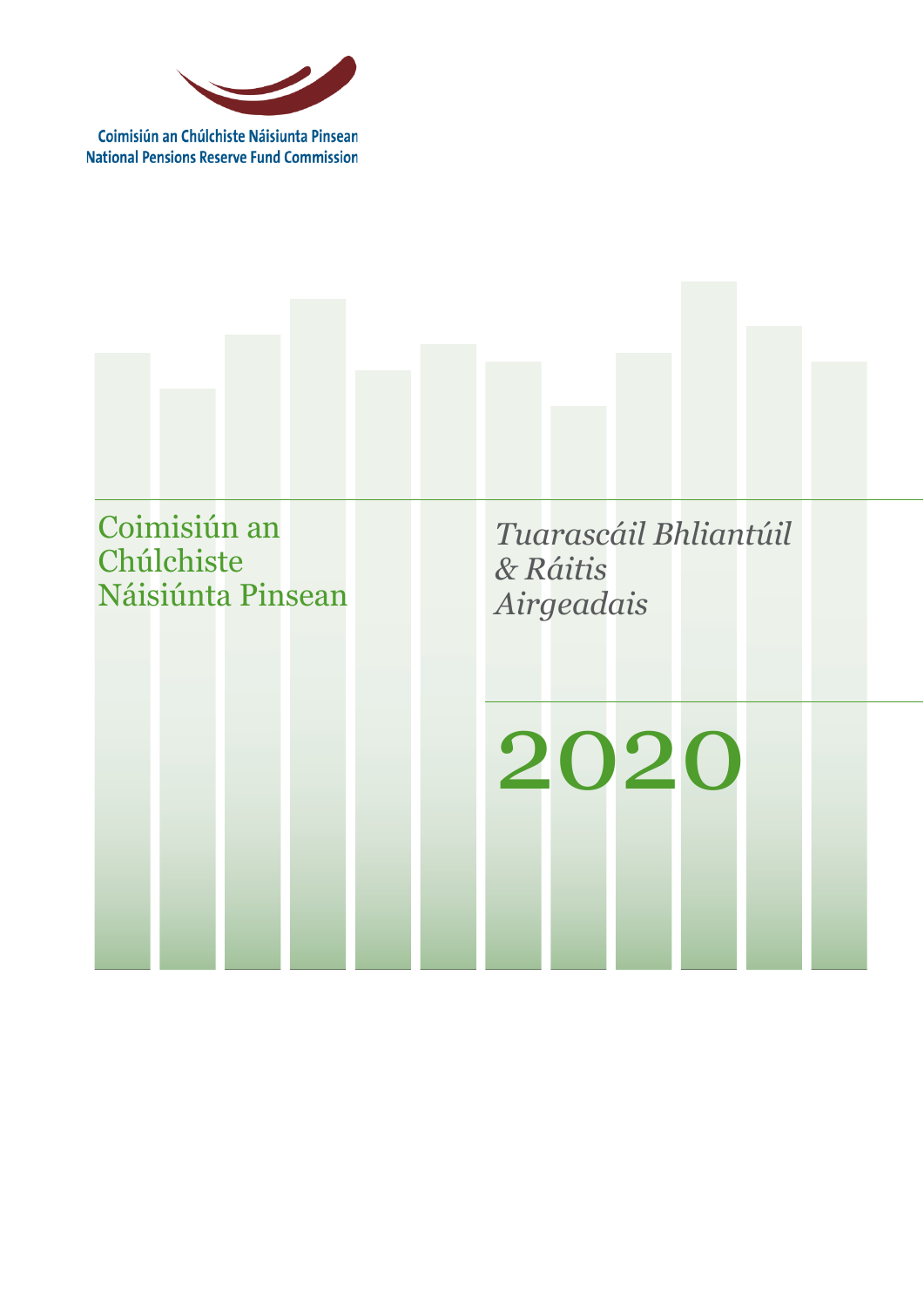# CLÁR AN ÁBHAIR

| Tuarascáil an Choimisiúin |  |
|---------------------------|--|
| Ráitis Airgeadais         |  |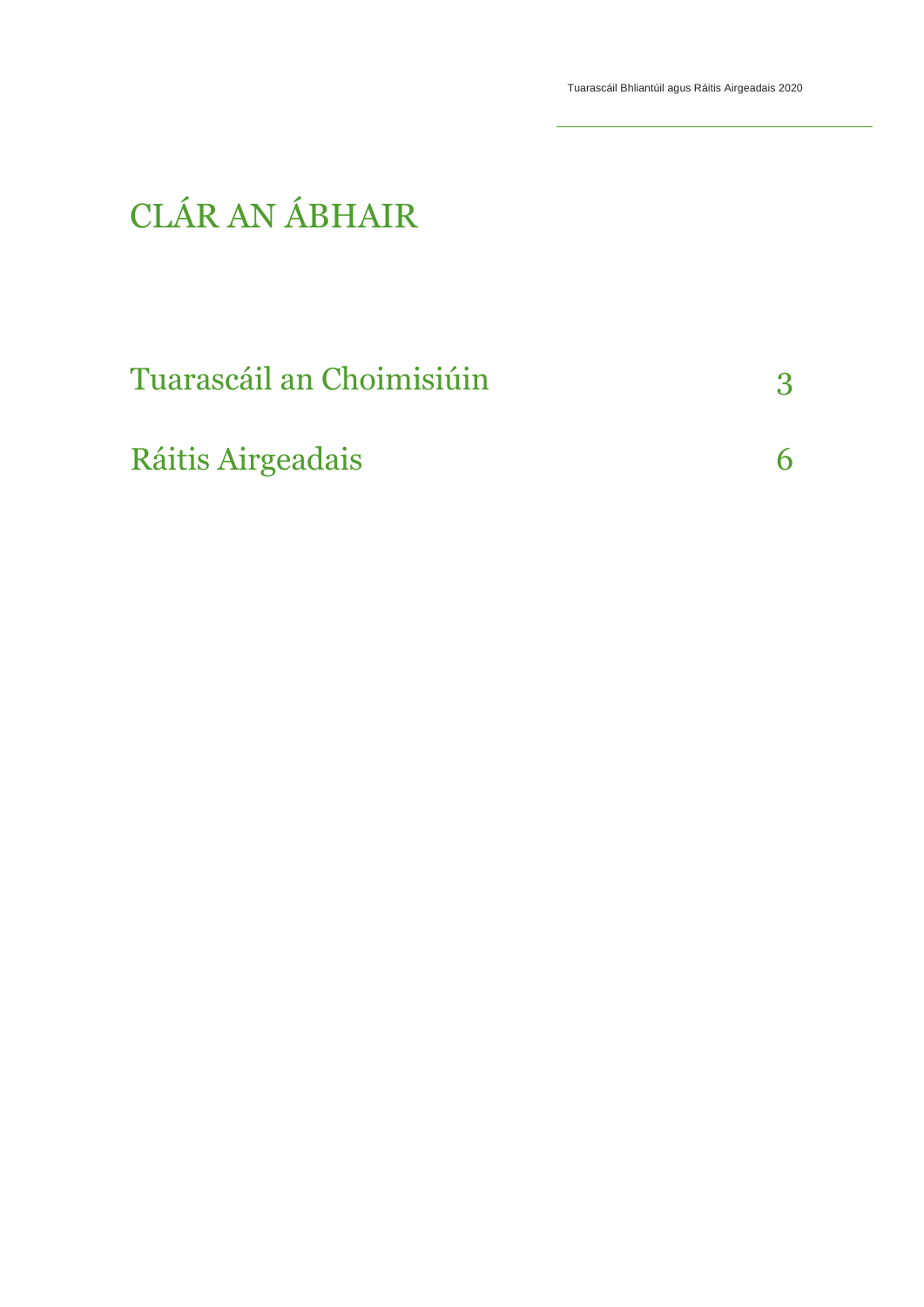# **Tuarascáil an Choimisiúin**

Is í Gníomhaireacht Bainistíochta an Chisteáin Náisiúnta ("GBCN") Bainisteoir an Chúlchiste Náisiúnta Pinsean ("an Cúlchiste") agus feidhmíonn sí mar ghníomhaire Choimisiún an Chúlchiste Náisiúnta Pinsean ("an Coimisiún") agus é ag cur a chuid feidhmeanna faoin Acht um Chúlchiste Náisiúnta Pinsean, 2000 ("an tAcht") i bhfeidhm. Tá Ráiteas Rialachais GBCN agus Tuarascáil Bhaill na Gníomhaireachta foilsithe i dTuarascáil Bhliantúil 2020 GBCN.

Chuir GBCN luach €7.1 billiún ar Phunann Lánroghnach an Chúlchiste amhail an 21 Nollaig 2014. Aistríodh na sócmhainní inaistrithe ar fad ón gCúlchiste go dtí an Ciste Infheistíochta Straitéisí d'Éirinn ("an CISÉ") ar an dáta sin. Ba shócmhainní arna rialú ag dlí eachtrach an chuid eile de Phunann Lánroghnach an Chúlchiste. Amhail an 31 Nollaig 2020, tá na sócmhainní eachtracha ar fad, seachas €18,000 d'aiséilimh cánach siarchoinneálaí, aistrithe go dtí an CISÉ. Feidhmíonn The Bank of New York Mellon agus BNY Mellon SA/NV mar Fheighlí Domhanda do na sócmhainní atá fágtha sa Chúlchiste.

Tá an próiseas chun Coimisiún an Chúlchiste Náisiúnta Pinsean a dhíscaoileadh tosaithe agus tá an Coimisiún ag dul i gcomhairle leis an Roinn Airgeadais ina leith.

# **Táillí agus Costais**

Tá costais leanúnacha an Chúlchiste ag nialas. Gearrtar aon chostais a bhaineann le haistriú ar an gCiste Infheistíochta Straitéisí d'Éirinn.

# **Ráiteas ar Chomhlíonadh**

Tá GBCN, mar Bhainisteoir an Chúlchiste, tar éis Cód Cleachtais chun Comhlachtaí Stáit a Rialú 2016 a chur i bhfeidhm i ndáil leis an gCúlchiste sa mhéid go mbaineann ceanglais an Chóid le bainistiú an Chúlchiste.

# **Ráiteas ar Fhreagrachtaí an Choimisiúin**

Leis an Acht, éilítear ar an gCoimisiún ráitis airgeadais bhliantúla an Chúlchiste a ullmhú.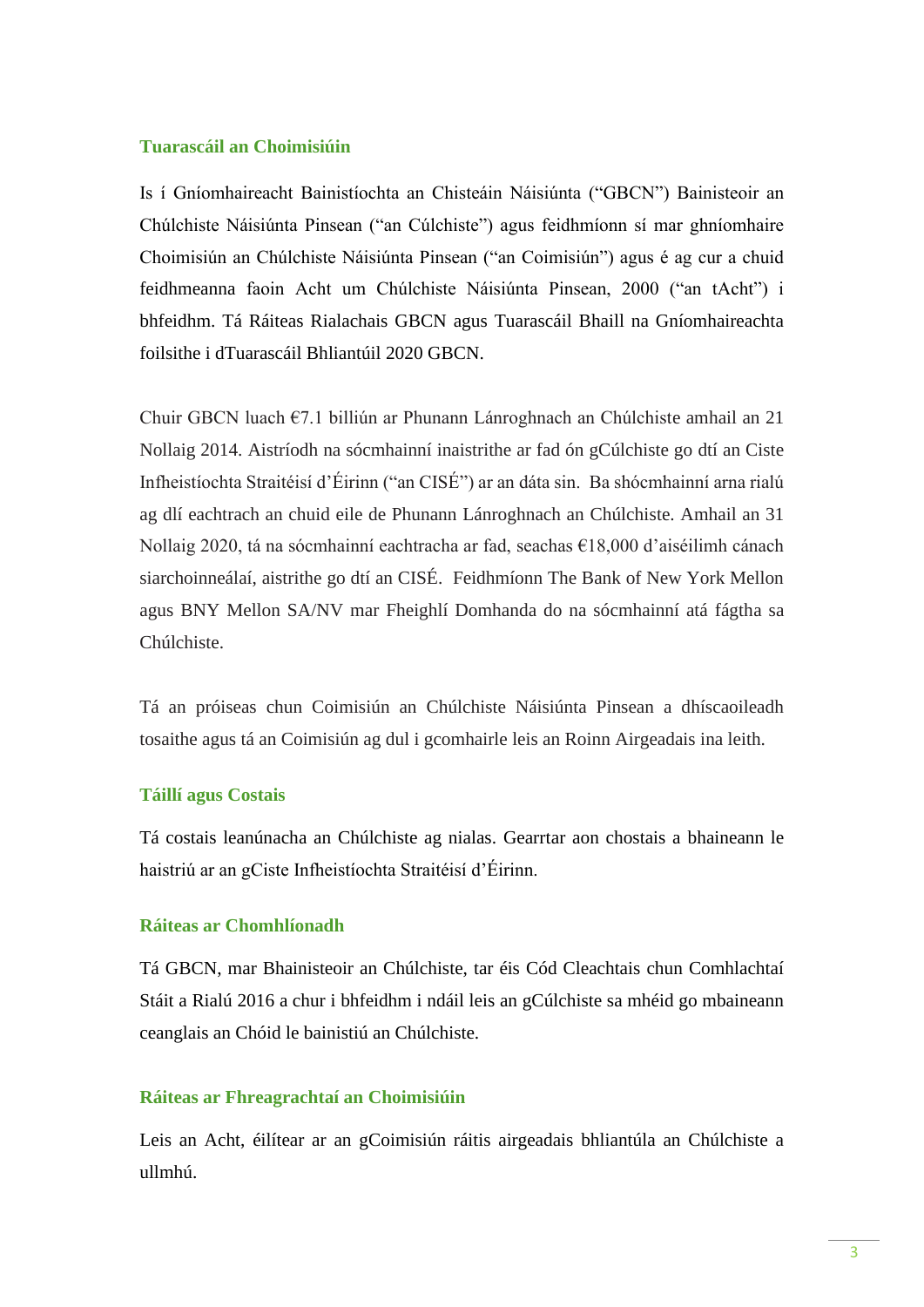# **Ráiteas ar Fhreagrachtaí an Choimisiúin (ar lean)**

Agus na ráitis sin á n-ullmhú acu, déanann an Coimisiún:

- beartais oiriúnacha chuntasaíochta a roghnú agus iad a chur i bhfeidhm go seasta;
- breithiúnais agus meastacháin a dhéanamh atá réasúnach agus ciallmhar;
- na ráitis airgeadais a ullmhú ar bhonn gnóthas leantach, ach amháin murar cuí sin a dhéanamh;
- a lua ar ullmhaíodh na ráitis airgeadais de réir na gcaighdeán cuntasaíochta infheidhme, na caighdeáin sin a shainaithint, agus an tionchar a bhí ag aon imeacht ábhartha ó na caighdeáin sin agus an chúis a bhí leis an imeacht ábhartha a lua.

Tá an Coimisiún freagrach as gach cuntas cuí agus gnásúil ar airgead a fuair agus a chaith sé a choinneáil, in cibé foirm a cheadaíonn an tAire Airgeadais, agus as taifid chuntasaíochta a choinneáil a nochtann le cruinneas réasúnach tráth ar bith suíomh airgeadais an Chúlchiste agus costais riaracháin an Choimisiúin.

Tá an Coimisiún freagrach freisin as na sócmhainní a rialaíonn sé a chosaint agus dá bhrí sin as céimeanna réasúnacha a ghlacadh chun calaois agus neamhrialtachtaí eile a chosc agus a bhrath.

De bhun alt 38(1) den Acht um Ghníomhaireacht Bainistíochta an Chisteáin Náisiúnta (Leasú), 2014 ("Acht GBCN 2014"), bunaíodh an CISÉ an 22 Nollaig 2014. Rinneadh sócmhainní agus dliteanais an Chiste Infheistíochta Straitéisí d'Éirinn de shócmhainní agus dliteanais an Chúlchiste ar an dáta sin de bhun Alt 38(2) d'Acht GBCN 2014, seachas i gcás sócmhainní eachtracha agus dliteanais eachtracha áirithe.

Ón dáta sin amach níl sa Choimisiún ach coimisinéir amháin (Príomhfheidhmeannach GBCN) a n-éilítear air de bhun Acht GBCN 2014 a mhéid is indéanta le réasún a dhéanamh chun éifeacht a thabhairt d'aistriú aon sócmhainní atá fágtha arna rialú ag dlí eachtrach.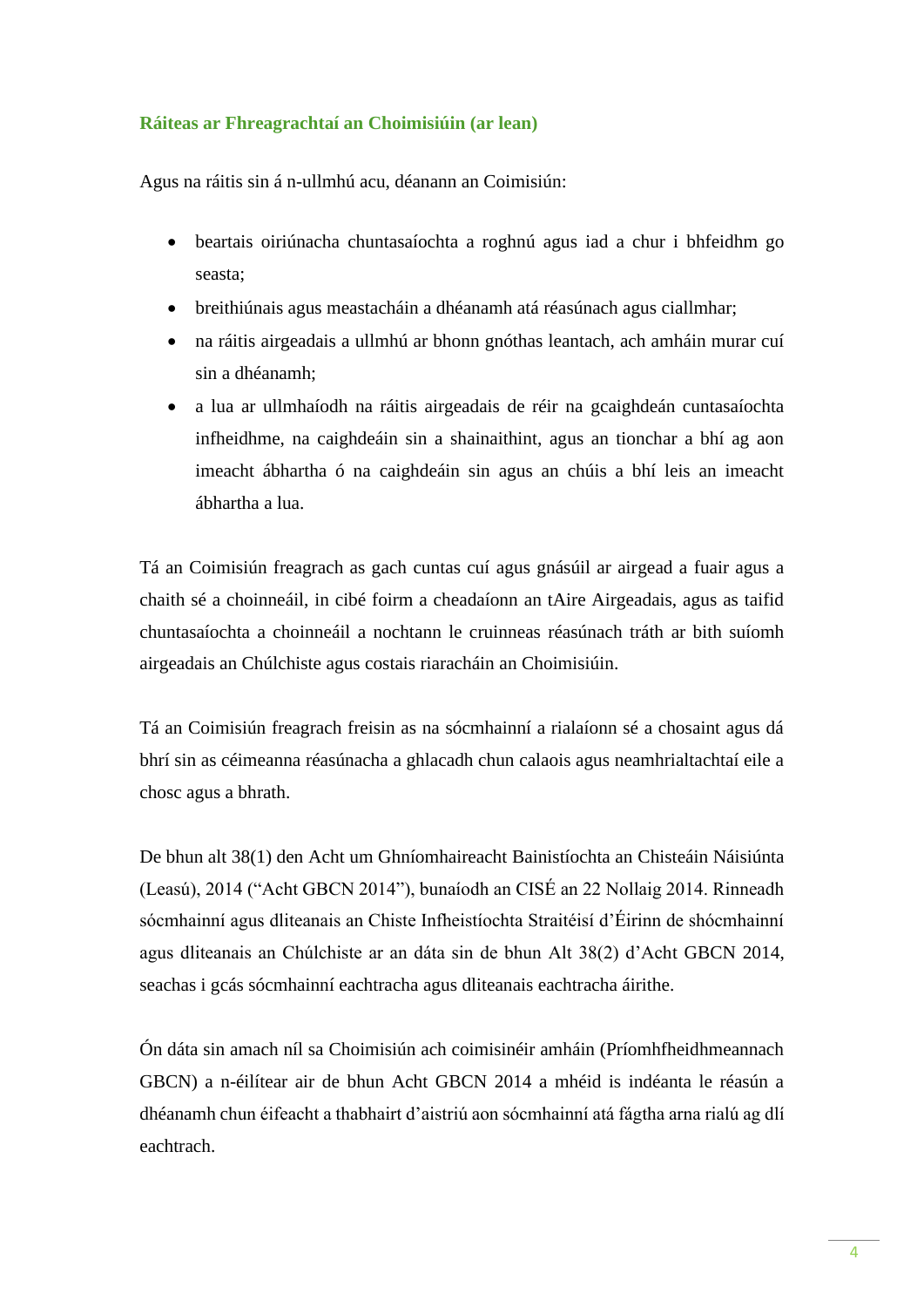# **Ráiteas ar Fhreagrachtaí an Choimisiúin (ar lean)**

Chun críocha ráitis airgeadais an Chúlchiste, dí-aithníodh na sócmhainní agus na dliteanais ar fad a bhí fágtha sa Chúlchiste an 31 Nollaig 2020. Aithnítear na sócmhainní agus na dliteanais sin agus cuirtear i láthair iad i ráitis airgeadais an CISÉ.

 $\overline{\phantom{0}}$ 

**Conor O'Kelly**  An Coimisinéir **28 Bealtaine 2021**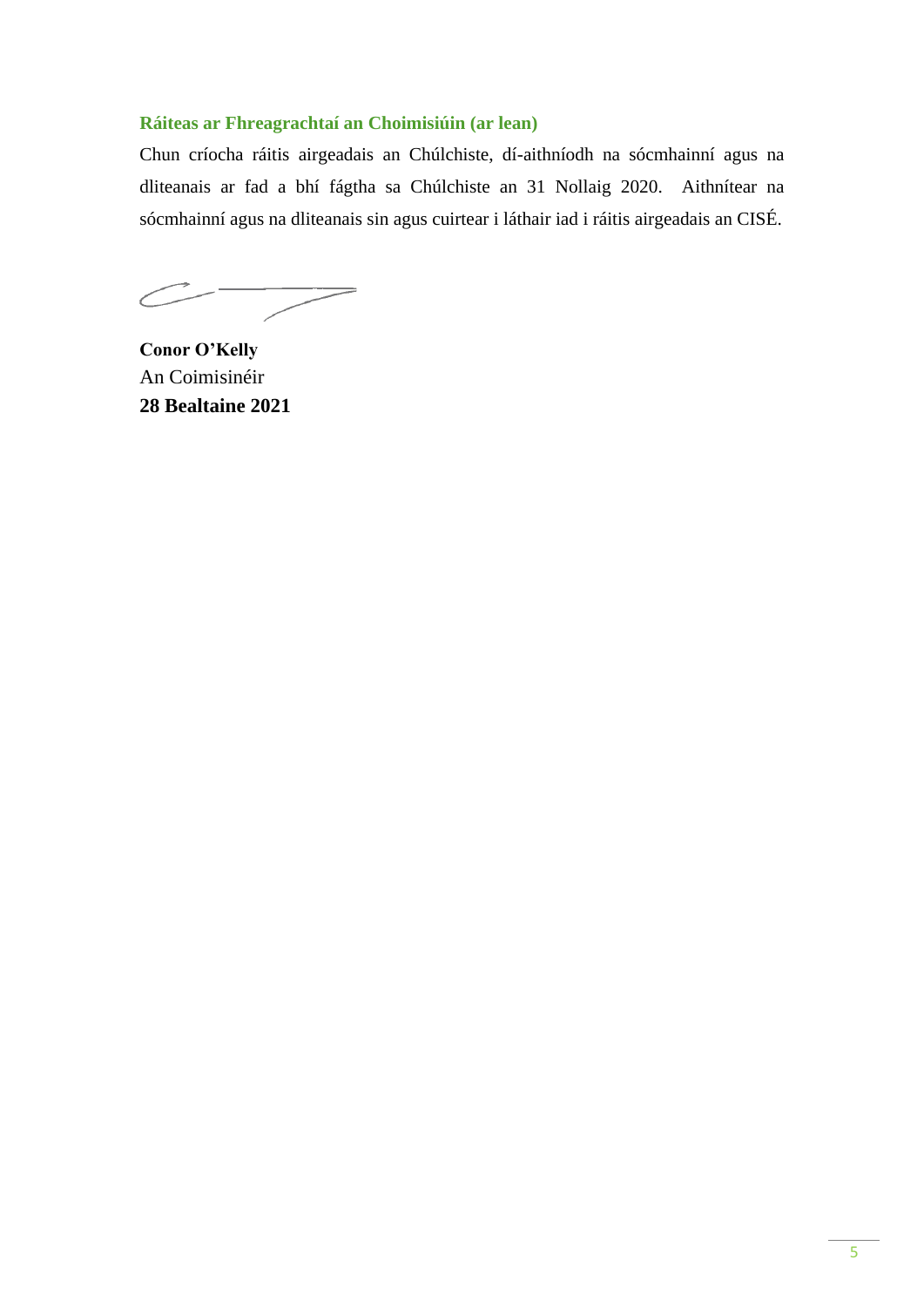

**RÁITIS AIRGEADAIS**

**AN CHÚLCHISTE NÁISIÚNTA PINSEAN**

**Don bhliain dar chríoch an 31 Nollaig 2020**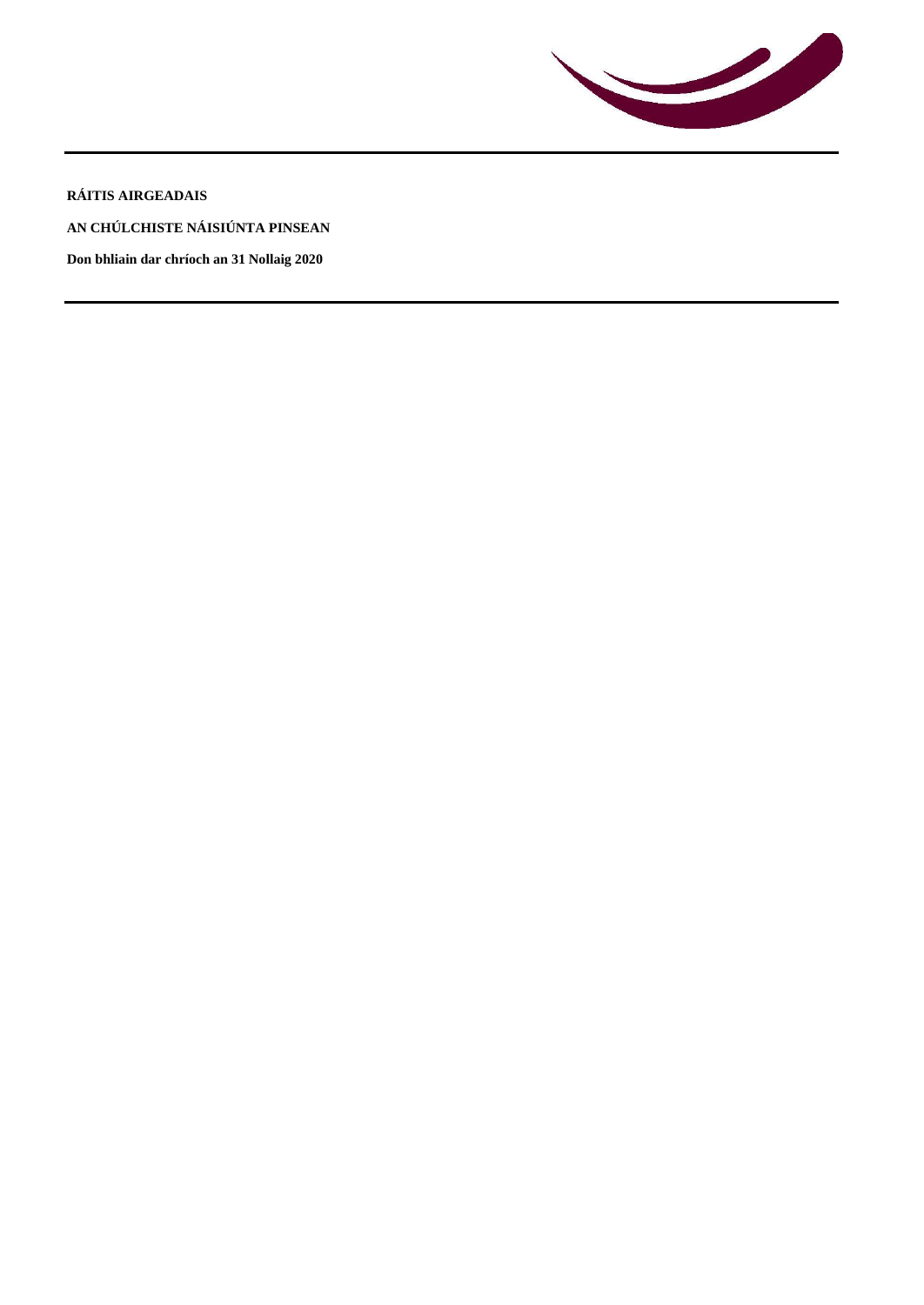# **Don bhliain dar chríoch an 31 Nollaig 2020**

| Clár an Ábhair                                               | Leathanach |
|--------------------------------------------------------------|------------|
| Coimisiún an Chúlchiste Náisiúnta Pinsean agus Faisnéis Eile | 3          |
| Ráiteas ar Rialú Inmheánach                                  | 4          |
| Tuairisc an Ard-Reachtaire Cuntas agus Ciste                 |            |
| Cuntas an Chúlchiste                                         | 10         |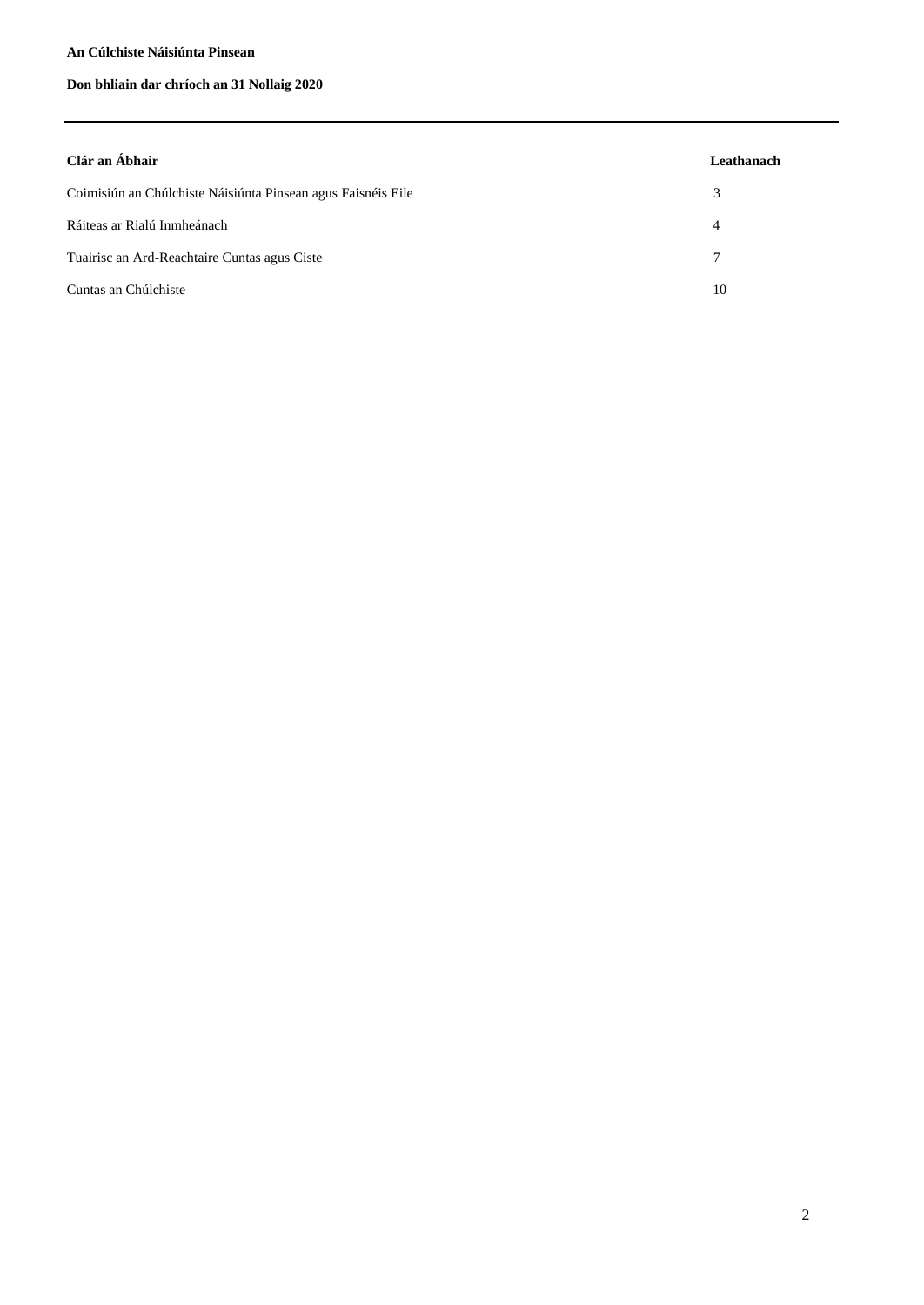#### **Coimisiún an Chúlchiste Náisiúnta Pinsean agus Faisnéis Eile**

# **An Coimisinéir**

Conor O'Kelly (de bhrí oifige)

#### **Bainisteoir**

Gníomhaireacht Bainistíochta an Chisteáin Náisiúnta Duga an Státchiste Cé an Phoirt Thuaidh Baile Átha Cliath 1 D01 A9T8

#### **Feighlí Domhanda**

Bank of New York Mellon 240 Greenwich Street Manhattan Nua-Eabhrac Stáit Aontaithe Mheiriceá

BNY Mellon SA/NV Rue Montoyer 46, 1000 An Bhruiséil, An Bheilg

#### **Iniúchóir**

An tArd-Reachtaire Cuntas agus Ciste 3A Sráid an Mhéara Uachtarach Baile Átha Cliath 1 D01 PF72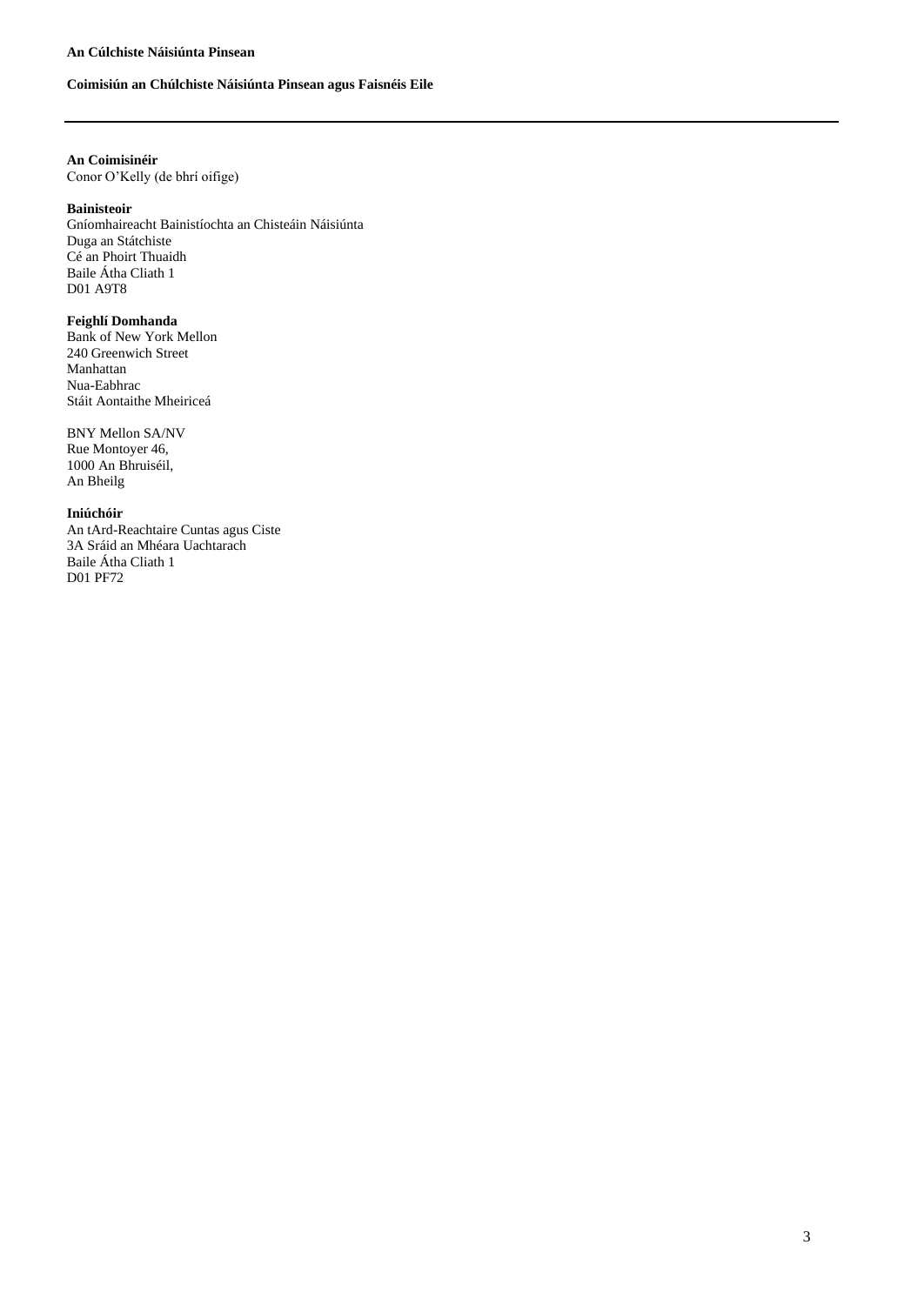#### **Ráiteas ar Rialú Inmheánach**

Is í Gníomhaireacht Bainistíochta an Chisteáin Náisiúnta ("an Ghníomhaireacht") bainisteoir an Chúlchiste Náisiúnta Pinsean ("an Cúlchiste"). Tá Ráiteas na Gníomhaireachta ar Rialú Inmheánach leagtha amach thíos.

#### *Raon Freagrachta*

Thar ceann Ghníomhaireacht Bainistíochta an Chisteáin Náisiúnta ("an Ghníomhaireacht"), aithnímid an fhreagracht atá ar an nGníomhaireacht a chinntiú go gcoimeádtar agus go bhfeidhmítear córas éifeachtach um rialú inmheánach. Is cuid den fhreagracht sin riachtanais an Chóid Cleachtais chun Comhlachtaí Stáit a Rialú (2016).

#### *Cuspóir an Chórais um Rialú Inmheánach*

Tá an córas um rialú inmheánach deartha chun riosca a bhainistiú sa chaoi is go mbeifear in ann é a sheasamh, seachas deireadh ar fad a chur leis. Ní féidir leis an gcóras dá bhrí sin ach dearbhú réasúnta seachas dearbhú iomlán a sholáthar go gcosnaítear sócmhainní, go núdaraítear idirbhearta agus go dtaifeadtar i gceart iad, agus go gcoisctear earráidí nó mírialtachtaí ábhartha nó go mbraitear iad go tráthúil.

Bhí an córas um rialú inmheánach, atá ag teacht le treoir a d'eisigh an Roinn Caiteachais Phoiblí agus Athchóirithe, i bhfeidhm sa Ghníomhaireacht don bhliain dar chríoch an 31 Nollaig 2020 agus go dtí an dáta ar faomhadh na ráitis airgeadais.

#### *Acmhainn chun Riosca a Láimhseáil*

Tá creat foirmiúil bainistíochta riosca agus rialachais i bhfeidhm ag an nGníomhaireacht, atá deartha chun tacú le bainistíocht réamhghníomhach riosca. Leagtar amach i mBeartas agus Creat Bainistíochta Riosca agus i gCreat Inghlacthachta Riosca na Gníomhaireachta an inghlacthacht riosca agus na struchtúir agus próisis bainistíochta riosca, agus sonraítear iontu róil agus freagrachtaí na foirne i ndáil le riosca. Is ag an nGníomhaireacht atá an mhaoirseacht agus an chuntasacht deiridh i ndáil le bainistíocht riosca, agus tugann sí treoir ach an Beartas agus an Creat Bainistíochta Riosca agus an Creat Inghlacthachta Riosca a fhaomhadh. Ina dhiaidh sin, deimhníonn an Ghníomhaireacht di féin ar bhonn leanúnach go bhfuil an bhainistíocht feidhmiúcháin ag freagairt do rioscaí ar bhealach iomchuí, agus bíonn an Coiste Iniúchóireachta agus Riosca (CIR) ag cabhrú léi i dtaca leis sin. Déanann an Coiste monatóireacht i dtaobh an bhfuiltear ag cloí leis na rialacha maidir le rialachas riosca agus inghlacthacht riosca agus cinntíonn go ndéantar rioscaí a aithint, a mheasúnú, a bhainistiú agus a thuairisciú i gceart.

Ceathrar ball de chuid na Gníomhaireachta a bhfuil taithí airgeadais agus iniúchóireachta acu a bhí ar an CIR in 2020. Is duine acu an Cathaoirleach. Tháinig an Coiste le chéile ocht n‑uaire in 2020.

Déanann Coiste Bainistíochta Riosca Fiontraíochta ar leibhéal feidhmiúcháin maoirsiú ar bhainistiú éifeachtach ar riosca agus ar chomhlíonadh ach príomhchreataí agus príomhbheartais riosca a athbhreithniú agus/nó a fhaomhadh, monatóireacht a dhéanamh ar rioscaí agus ar rialuithe na heagraíochta agus monatóireacht a dhéanamh ar an bpróifíl riosca trí chéile agus ar na rioscaí straitéiseacha.

Foilsíodh an Beartas agus an Creat Bainistíochta Riosca agus an Creat Inghlacthachta Riosca a tugadh cothrom le dáta in 2020 agus cuireadh na baill foirne go léir ar an eolas fúthu. Táthar ag súil go gcloífidh an fhoireann go léir leis na ceanglais atá iontu. Bhí clár oiliúna agus feasachta maidir le riosca sa tréimhse tuairiscithe ina thacaíocht ag an neadú bainistíochta riosca.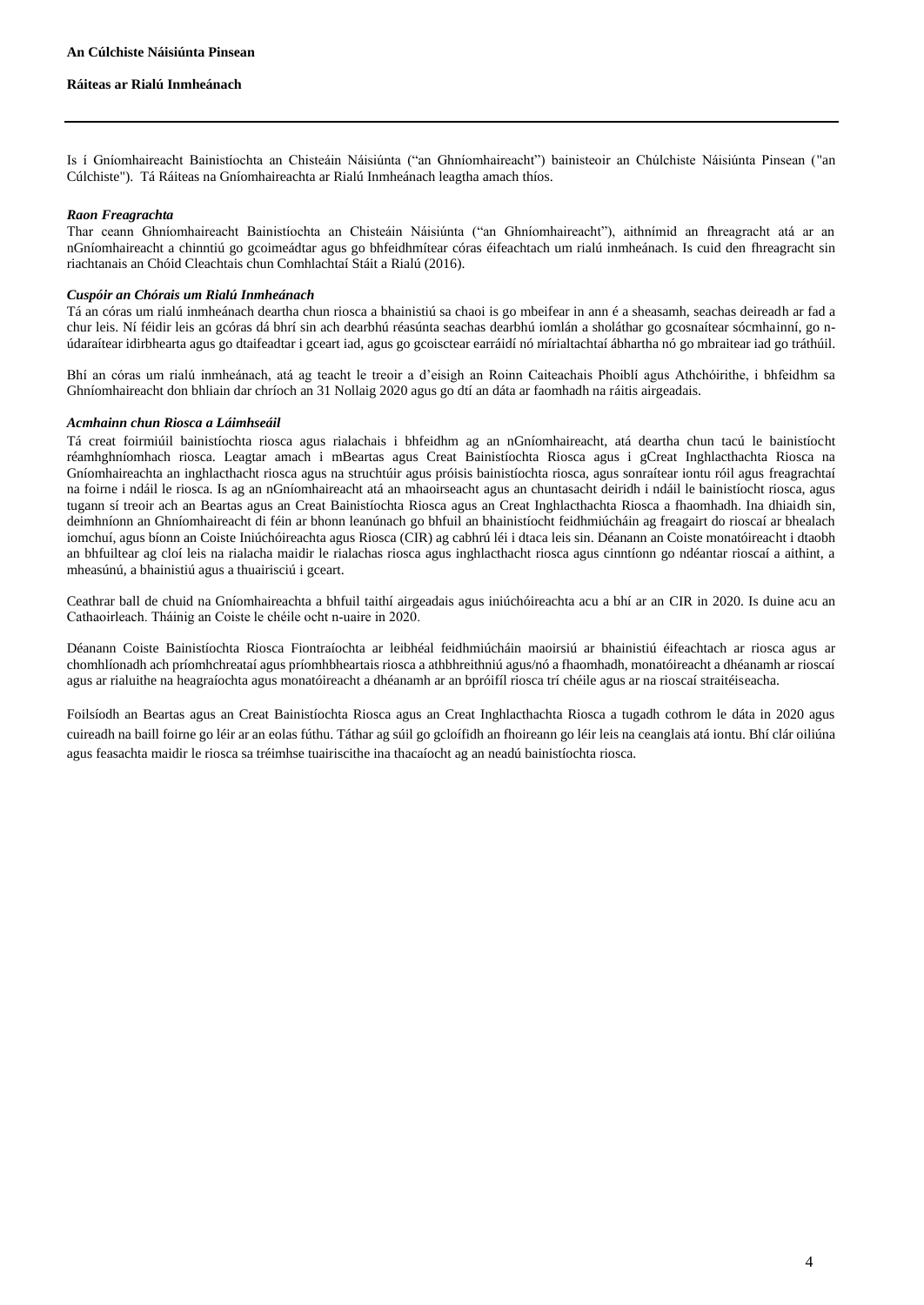#### **Ráiteas ar Rialú Inmheánach (ar lean)**

#### *Creat um Riosca agus Rialú*

Soláthraítear le Beartas agus Creat na Gníomhaireachta maidir le Bainistíocht Riosca, i dteannta an Chreata Inghlacthachta Riosca, an mhodheolaíocht agus na próisis lena ndéantar príomhrioscaí a aithint, a mheas agus a bhainistiú agus lena ndéantar monatóireacht agus tuairisciú orthu, agus tá sraith beartas bainistíochta riosca ann chun tacú leo.

Coimeádann aonaid ghnó agus feidhmeanna corparáideacha ar leith cláir riosca ina ndéantar a bpríomhrioscaí agus a rialúcháin a thaifeadadh agus ina sanntar freagracht as feidhmiú na rialúchán. Déanann na haonaid ghnó agus na feidhmeanna corparáideacha faoi seach athbhreithniú ar na cláir sin faoi dhó sa bhliain, agus is iad úinéirí na rialúchán atá iontu a fhianaíonn na rialúcháin sin. Rinne na coistí riosca iomchuí athbhreithniú ar na cláir riosca le linn na tréimhse tuairiscithe.

Rinne an CIR a athbhreithniú freisin ar phríomhrioscaí na Gníomhaireachta sa tréimhse tuairiscithe, bunaithe ar chleachtas measúnuithe riosca ón mbarr anuas a rinne an Coiste Bainistíochta Riosca Fiontraíochta. Tá timpeallacht rialaithe bhunaithe ag an nGníomhaireacht, faoina ndéantar na nithe seo a leanas:

- Déanann Príomhfheidhmeannach na Gníomhaireachta údarás agus freagrachtaí airgeadais a tharmligean chuig bainistíocht agus chuig baill foirne na Gníomhaireachta trí úsáid a bhaint as údaráis tharmligthe lena sainítear a n‑údarás agus a bhfreagrachtaí airgeadais chun gníomhú thar ceann na Gníomhaireachta.
- Tá beartais agus nósanna imeachta forbartha ag an nGníomhaireacht i ndáil le bainistíocht phríomhghnéithe a gníomhaíochtaí. Déanann na húinéirí gnó athbhreithniú ar na beartais agus ar na nósanna imeachta sin agus déanann siad iad a nuashonrú lena gcur in oiriúint do phróisis ghnó.
- Tá córas iomchuí bainistíochta airgeadais agus buiséid ag an nGníomhaireacht, lena gcuimsítear rialúcháin ar chuntas iníoctha mar aon le tuairisciú rialta ar chostas na Gníomhaireachta agus monatóireacht ar chostas le taobh buiséid don Fhoireann Bainistíochta Feidhmiúcháin.
- Tá creat tuairiscithe airgeadais bunaithe ag an nGníomhaireacht chun tacú lena ceanglais tuairiscithe sheachtraigh agus reachtúil i ndáil lena gnó.
- Tá córais, nósanna imeachta agus rialúcháin bhunaithe i bhfeidhm ag an nGníomhaireacht chun a sócmhainní gnó a bhainistiú agus a chosaint, lena n‑áirítear sócmhainní réadmhaoine, trealaimh agus feithicle.
- Glacann an Ghníomhaireacht gach beart réasúnach a mheastar a bheith riachtanach chun faisnéis agus córais a chosaint lena n‑áirítear rúndacht, sláine agus údaracht na faisnéise a stóráiltear ar chórais na Gníomhaireachta agus chun an riosca rochtana neamhúdaraithe ar fhaisnéis, ó fhoinsí inmheánacha agus seachtracha araon, a laghdú a mhéid is féidir. Baintear amach an chosaint sin trí chaighdeáin, beartais agus rialúcháin aitheanta a chur i bhfeidhm.
- Tá Creat Cibearshlándála bunaithe ag an nGníomhaireacht chun aithint, measúnú agus bainistiú na rioscaí cibearshlándála nach mbeadh cosaint ag an nGníomhaireacht orthu a éascú. Soláthraítear Oiliúint rialta ar Fheasacht i measc na Foirne do gach ball foirne den Ghníomhaireacht.
- Tá creat leanúnachais gnó i bhfeidhm ag an nGníomhaireacht d'fhonn a chinntiú go bhfuil ar a cumas cásanna suaiteacha a bhainistiú, boinn theagmhasacha a sholáthar, príomhchórais a aisghabháil agus leanúnachas oibríochtaí criticiúla a chothabháil an oiread is féidir, agus gnáthoibríochtaí gnó a thosú arís go tráthúil.

#### **COVID-19**

De bharr phaindéim COVID-19 bhog GBCN go dtí timpeallacht chianoibre den chuid ba mhó i gcaitheamh 2020 (ar aon dul le heagraíochtaí den sórt céanna agus treoirlínte an Rialtais), agus cuireadh i bhfeidhm agus taifeadadh athruithe gaolmhara ar phróisis agus ar rialuithe de réir mar a theastaigh chun an t-athrú sin a éascú. Bhreithnigh Aonaid Ghnó agus Feidhmeanna Corparáideacha GBCN aon athruithe ábhartha ar an timpeallacht riosca agus rialaithe agus ar phríomhphróisis ghnó a thagann as tionchar COVID-19 mar chuid den phróiseas féinmheasúnaithe leathbhliantúil ar riosca agus ar rialú. Breithníodh tionchar COVID-19 agus na timpeallachta cianoibre sa Mheasúnú Riosca Straitéiseach is déanaí de chuid GBCN freisin. Rinne Iniúchóireacht Inmheánach athbhreithniú ar phríomhphróisis áirithe a athraíodh agus/nó a tugadh isteach de bharr na timpeallachta oibriúcháin cianda. Tá na príomhrialuithe inmheánacha, idir na cinn a bhí ann cheana féin agus na cinn a tugadh isteach mar fhreagra ar phaindéim COVID-19, fós éifeachtach.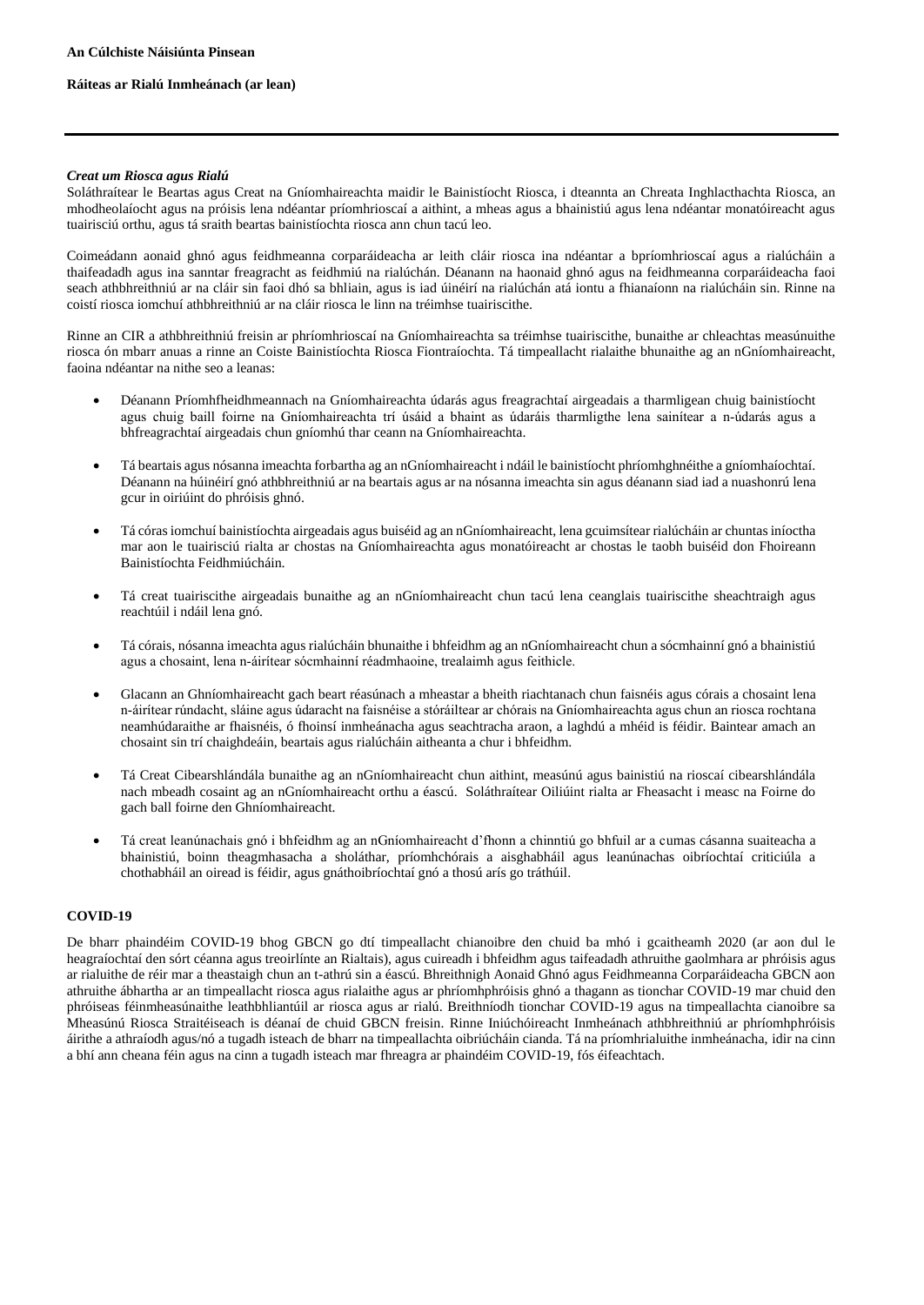#### **Ráiteas ar Rialú Inmheánach (ar lean)**

#### *Monatóireacht agus Athbhreithniú Leanúnach*

Tá próisis bunaithe ag an nGníomhaireacht chun monatóireacht agus athbhreithniú leanúnach a dhéanamh ar éifeachtacht na rialúchán a dhéantar trína samhail ina bhfuil trí cinn de bhearta cosanta, lena n‑áirítear:

- Cuimsítear leis an gcéad bheart cosanta aonaid ghnó agus feidhmeanna corparáideacha na Gníomhaireachta, agus is leo na rioscaí a bhaineann le gníomhaíochtaí gnó agus is iad atá freagrach go príomha as na rioscaí sin a bhainistiú ar bhonn laethúil. Cuimsítear leis sin bearta a chur i bhfeidhm chun cloí le beartais bainistíochta agus inghlacthachta riosca na Gníomhaireachta agus faireachán a dhéanamh air sin, féinmheasúnuithe riosca agus rialála a dhéanamh, imeachtaí oibríochtúla a bhainistiú, agus freagairtí iomchuí a chur i bhfeidhm. Cuireann siad tuarascálacha ar fáil do choistí rialachais riosca na Gníomhaireachta maidir lena rioscaí agus rialúcháin agus imeachtaí oibríochtúla.
- Cuimsítear leis an dara beart cosanta feidhmeanna Riosca agus Comhlíonta na Gníomhaireachta agus tá sé neamhspleách ar bhainistíocht agus ar oibríocht an chéad bhirt. Déanann an fheidhm Riosca maoirsiú ar chomhlíonadh na mbeartas bainistíochta riosca ar fud na Gníomhaireachta, soláthraíonn sí athbhreithniú neamhspleách agus dúshlán ar an gcéad bheart cosanta, agus soláthraíonn sí tuairiscí ar rioscaí agus faisnéis do na coistí rialachais riosca éagsúla. Déanann an fheidhm Chomhlíontachta agus an tOifigeach um Chosaint Sonraí comhlíonadh agus feasacht ar chosaint sonraí pearsanta a chur chun cinn trí oiliúint, cóid iompair agus beartais ábhartha a sholáthar. Soláthraíonn siad tacaíocht maidir le comhlíonadh agus cosaint sonraí pearsanta, comhairle agus dúshlán neamhspleách do bhainistíocht an chéad bhirt, agus cuireann siad tuarascálacha rialta faoi bhráid an Choiste Bainistíochta Riosca Fiontraíochta agus CIR.
- Tá an iniúchóireacht inmheánach ar an tríú beart cosanta, agus cuireann sí dearbhú bunaithe ar riosca ar fáil do phríomhpháirtithe leasmhara maidir le stóinseacht rialachas na Gníomhaireachta, an chórais bainistíochta riosca, agus éifeachtacht dearaidh agus oibríochta na timpeallachta rialála inmheánaí faoi chlár oibre pleanáilte atá faofa ag an CIR. Soláthraíonn an t-iniúchóir inmheánach tuairisciú rialta don CIR maidir le stádas na timpeallachta rialála inmheánaí i gcomhthéacs na n‑athbhreithnithe a dhéantar agus stádas na saincheisteanna iniúchóireachta inmheánaí a tháinig chun cinn roimhe seo.

#### *Soláthar*

Tá Beartas Soláthair (atá foilsithe ar an láithreán gréasáin) agus Nós Imeachta Soláthair bunaithe ag an nGníomhaireacht. Tá cleachtais soláthair na Gníomhaireachta ag teacht leis na doiciméid sin. Tá plean soláthair corparáideach, bunaithe ar an teimpléad atá foilsithe sa doiciméad creata beartais ón Oifig um Sholáthar Rialtais, i bhfeidhm agus tá sé á chur chun feidhme. Déantar an plean soláthair corparáideach a nuashonrú ar bhonn bliantúil.

Déantar athbhreithniú ar Bheartas Soláthair agus Nós Imeachta Soláthair na Gníomhaireachta ar bhonn leanúnach agus tugtar cothrom le dáta iad de réir mar a theastaíonn.

#### *Athbhreithniú Bliantúil ar Éifeachtacht*

Dearbhaímid go bhfuil nósanna imeachta ag Gníomhaireacht Bainistíochta an Chisteáin Náisiúnta chun monatóireacht a dhéanamh ar a nósanna imeachta um bainistíocht riosca agus rialú. Cuireann obair na n-iniúchóirí inmheánacha agus seachtracha, an Coiste Iniúchóireachta agus Riosca a mhaoirsíonn a gcuid oibre, agus an ardbhainistíocht taobh istigh de Ghníomhaireacht Bainistíochta an Chisteáin Náisiúnta atá freagrach as forbairt agus cothabháil an chreata um rialú inmheánach bonn eolais faoi mhonatóireacht agus athbhreithniú Ghníomhaireacht Bainistíochta an Chisteáin Náisiúnta ar éifeachtacht an chórais um rialú inmheánach airgeadais.

Dearbhaímid go ndearna an Ghníomhaireacht athbhreithniú bliantúil ar éifeachtacht na rialuithe inmheánacha le haghaidh 2020.

Níor aithníodh aon laigí ar rialú inmheánach i leith an Chúlchiste i ndáil le 2020 ar gá iad a nochtadh sna ráitis airgeadais.

**Maeve Carton** An Cathaoirleach Gníomhaireacht Bainistíochta an Chisteáin Náisiúnta

**Gerardine Jones** An Cathaoirleach, An Coiste Iniúchóireachta & Riosca Gníomhaireacht Bainistíochta an Chisteáin Náisiúnta

5

5 Bealtaine 2021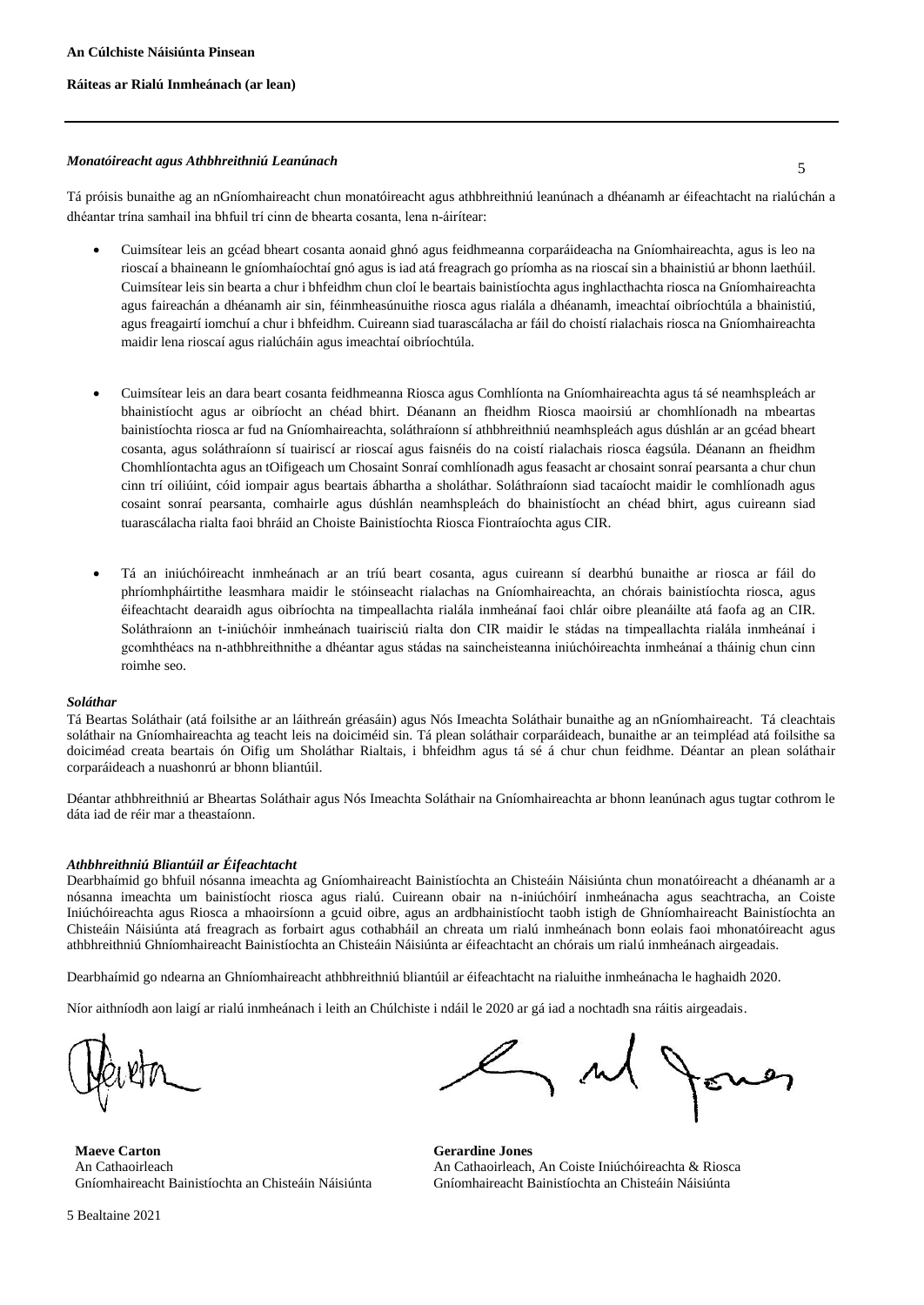

# **An tArd-Reachtaire Cuntas agus Ciste Comptroller and Auditor General**

# **Tuairisc le cur faoi bhráid Thithe an Oireachtais**

# **An Cúlchiste Náisiúnta Pinsean**

#### **Tuairim ar na ráitis airgeadais**

Tá iniúchadh déanta agam ar ráitis airgeadais an Chúlchiste Náisiúnta Pinsean (an Cúlchiste) arna n-ullmhú ag Coimisiún an Chúlchiste Náisiúnta Pinsean (an Coimisiún) don bhliain dar chríoch an 31 Nollaig 2020 mar a éilítear faoi fhorálacha alt 26 den Acht um Chúlchiste Náisiúnta Pinsean, 2000. Cuntas an Chúlchiste atá sna ráitis airgeadais.

I mo thuairim, cuireann na ráitis airgeadais iarmhéid an Chúlchiste amhail an 31 Nollaig 2020 i láthair i gceart.

#### **Bunús na tuairime**

Rinne mé an t-iniúchadh ar na ráitis airgeadais de réir na gCaighdeán Idirnáisiúnta Iniúchóireachta arna gcur chun cinn ag an Eagraíocht Idirnáisiúnta Uasfhoras Iniúchóireachta. Déantar cur síos ar na freagrachtaí atá orm faoi na caighdeáin sin san aguisín leis an tuairisc seo. Tá mé neamhspleách ar an gCoimisiún agus chomhlíon mé na freagrachtaí eiticiúla eile atá orm de réir na gcaighdeán.

Creidim gur leor agus gur cuí an fhianaise iniúchóireachta a fuair mé chun bunús a chur faoi mo thuairim.

#### **Tuairisc ar fhaisnéis seachas na ráitis airgeadais, agus ar nithe eile**

Chuir an Coimisiún faisnéis áirithe eile i láthair in éineacht leis na ráitis airgeadais. Is é atá san fhaisnéis sin ná an tuarascáil bhliantúil lena n-áirítear an ráiteas ar fhreagrachtaí an Choimisiúin agus an ráiteas ar rialú inmheánach. Déantar cur síos san aguisín leis an tuairisc seo ar na freagrachtaí atá orm tuairisciú i ndáil le faisnéis den sórt sin agus ar nithe áirithe eile a dtuairiscím orthu ar bhonn eisceachtúil.

Níl aon rud le tuairisciú agam ina thaobh sin.

Seams Mc Carly.

**Seamus McCarthy An tArd-Reachtaire Cuntas agus Ciste**

**11 Bealtaine 2021**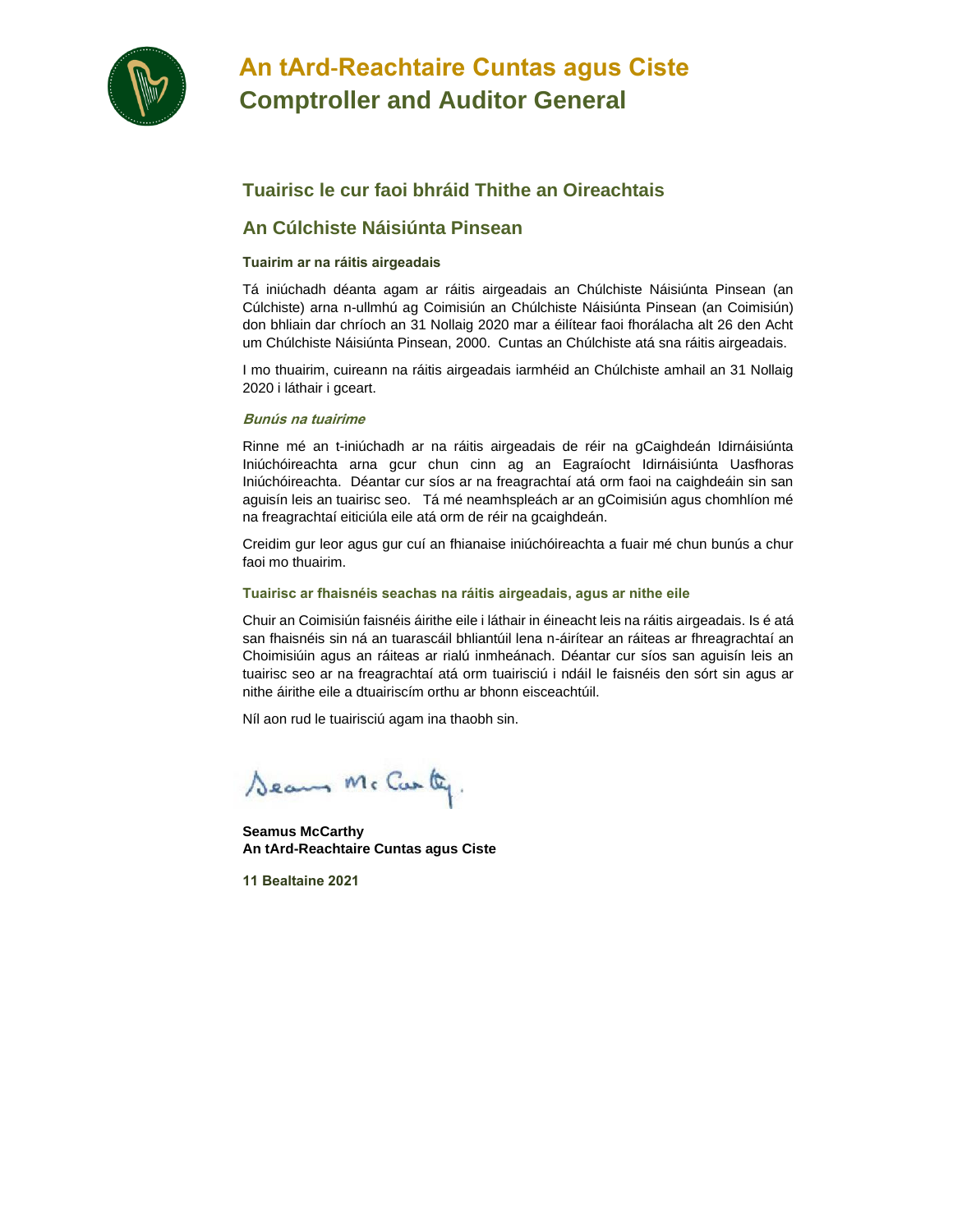#### **Freagrachtaí Choimisiún an Chúlchiste Náisiúnta Pinsean**

Mar a shonraítear sa ráiteas ar fhreagrachtaí an Choimisiúin, tá an Coimisiún freagrach as

- ráitis airgeadais a ullmhú san fhoirm atá leagtha síos faoi alt 26 den Acht um Chúlchiste Náisiúnta Pinsean, 2000
- a chinntiú go gcuireann na ráitis airgeadais iarmhéid an Chúlchiste amhail an 31 Nollaig 2020 i láthair i gceart
- rialtacht na n-idirbheart a chinntiú
- measúnú a dhéanamh ar cé acu is cuí nó nach cuí bunús cuntasaíochta an ghnóthais leantaigh a úsáid, agus
- maidir leis an rialú inmheánach a mheasann sé a bheith riachtanach le go mbeifear in ann ráitis airgeadais a ullmhú atá saor ó mhíshonrú ábhartha, bíodh sin de bharr calaoise nó earráide.

#### **Freagrachtaí an Ard-Reachtaire Cuntas agus Ciste**

Ceanglaítear orm faoi alt 26 den Acht um Chúlchiste Náisiúnta Pinsean, 2000 ráitis airgeadais an Chúlchiste a iniúchadh agus tuairisc orthu a chur faoi bhráid Thithe an Oireachtais.

Is é an cuspóir atá agam agus mé i mbun an iniúchta ná dearbhú réasúnta a fháil maidir le cé acu atá nó nach bhfuil na ráitis airgeadais ina n-iomláine saor ó mhíshonrú ábhartha de bharr calaoise nó earráide. Is ardleibhéal dearbhaithe é dearbhú réasúnta, ach ní ráthaíocht é go braithfidh iniúchadh a dhéantar de réir na gCaighdeán Idirnáisiúnta Iniúchóireachta míshonrú ábhartha i gcónaí nuair is ann dó. Is féidir míshonruithe a dhéanamh de bharr calaoise nó earráide agus meastar go bhfuil siad ábhartha dá mbeadh súil leis go réasúnta go rachaidís, ina n-aonar nó le chéile, i bhfeidhm ar chinntí eacnamaíochta a dhéanann úsáideoirí ar bhonn na ráiteas airgeadais seo.

Mar chuid d'iniúchadh a dhéantar de réir na gCaighdeán Idirnáisiúnta Iniúchóireachta, cleachtaim breithiúnas gairmiúil agus bíonn amhras gairmiúil orm i rith an iniúchta go léir. Agus mé á dhéanamh,

- Aithním agus déanaim measúnú ar na rioscaí a bhaineann le míshonrú ábhartha ar na ráitis airgeadais, bíodh sin de bharr calaoise nó earráide; dearaim agus cuirim i bhfeidhm nósanna imeachta iniúchóireachta a fhreagraíonn do na rioscaí sin; agus faighim fianaise iniúchóireachta ar leor agus cuí í chun bunús a chur faoi mo thuairim. Tá an riosca nach mbraithfear míshonrú ábhartha de bharr calaoise níos mó ná an riosca nach mbraithfear ceann de bharr earráide, ó tharla go bhféadfadh claonpháirteachas, brionnú, easnaimh d'aon turas, mífhaisnéis nó sárú ar rialú inmheánach a bheith i gceist le calaois.
- Faighim tuiscint ar rialú inmheánach a bhaineann leis an iniúchadh d'fhonn nósanna imeachta iniúchóireachta a dhearadh atá cuí sa chás áirithe atá i gceist, ach ní chun críche tuairim ar éifeachtacht na rialuithe inmheánacha a chur in iúl.
- Déanaim meastóireacht ar cé chomh cuí agus a bhí na beartais chuntasaíochta a úsáideadh agus cé chomh réasúnta agus a bhí na meastacháin chuntasaíochta agus na nithe gaolmhara a nochtadh.
- Bainim tátal maidir le cé chomh cuí is atá sé úsáid a bhaint as bunús cuntasaíochta an ghnóthais leantaigh agus, bunaithe ar an bhfianaise iniúchóireachta a fuarthas, cé acu atá nó nach bhfuil neamhchinnteacht ábhartha ann maidir le himeachtaí nó dálaí a d'fhéadfadh amhras suntasach a chaitheamh ar chumas an Choimisiúin leanúint ar aghaidh mar ghnóthas leantach. Má bhainim de thátal go bhfuil éiginnteacht ábhartha ann, ceanglaítear orm aird a tharraingt i mo thuairisc ar na nithe gaolmhara a nochtadh sna ráitis airgeadais nó, mura leor na nithe sin, mo thuairim a leasú. Tá mo thátail bunaithe ar an bhfianaise iniúchóireachta a fuair mé go dtí dáta mo thuairisce. D'fhéadfadh sé, áfach, nach leanfadh an Coimisiún ar aghaidh mar ghnóthas leantach de bharr imeachtaí nó dálaí amach anseo.
- Déanaim meastóireacht ar chur i láthair, ar struchtúr agus ar ábhar na ráiteas airgeadais trí chéile, na nithe a nochtadh san áireamh, agus cé acu a léiríonn nó nach léiríonn na ráitis airgeadais na hidirbhearta agus na himeachtaí atá taobh thiar díobh ar bhealach a chuireann i láthair go cóir iad.

Téim i gcomhairle leo siúd atá freagrach as rialachas i ndáil le, i measc nithe eile, an raon agus an t-am atá beartaithe don iniúchadh agus fionnachtana suntasacha ón iniúchadh, lena náirítear aon easnaimh shuntasacha ar rialú inmheánach a shainaithním i gcaitheamh an iniúchta.

#### *Ráiteas ar rialú inmheánach*

Ní chlúdaíonn mo thuairim ar na ráitis airgeadais an ráiteas ar rialú inmheánach a chuirtear i láthair leis na ráitis sin, agus ní thugaim aon dearbhú ina leith sin.

I dtaca le m'iniúchadh ar na ráitis airgeadais, ceanglaítear orm faoi na Caighdeáin Idirnáisiúnta Iniúchóireachta an ráiteas a léamh agus, fad is atáim á dhéanamh sin, a bhreithniú an bhfuil an fhaisnéis atá ann ar neamhréir go hábhartha leis na ráitis airgeadais nó le heolas a fuarthas i gcaitheamh an iniúchta, nó an ndealraíonn sé go bhfuil sí míshonraithe ar bhealach eile. Má bhainim de thátal, bunaithe ar an obair atá déanta agam, go bhfuil míshonrú ábhartha déanta ar an bhfaisnéis sin, ceanglaítear orm é sin a thuairisciú.

#### *Tuairisciú ar nithe eile*

Déantar m'iniúchadh trí thagairt do na cúinsí speisialta a bhaineann le comhlachtaí Stáit i ndáil lena mbainistiú agus lena n-oibriú. Tuairiscím má shainaithním ábhair ábhartha maidir leis an gcaoi a ndearnadh gnó poiblí.

Agus iniúchadh ar bun agam, féachaim le fianaise a fháil ar rialtacht na n-idirbheart airgeadais. Tuairiscím má aithním aon chás ábhartha nár caitheadh airgead poiblí chun na gcríoch a bhí i gceist nó nach raibh idirbhearta de réir na n-údarás a rialaíonn iad.

Tuairiscím ar bhonn eisceachtúil freisin más amhlaidh, i mo thuairim,

• nach bhfuair mé an fhaisnéis agus na mínithe go léir a theastaigh uaim i gcomhair an iniúchta, nó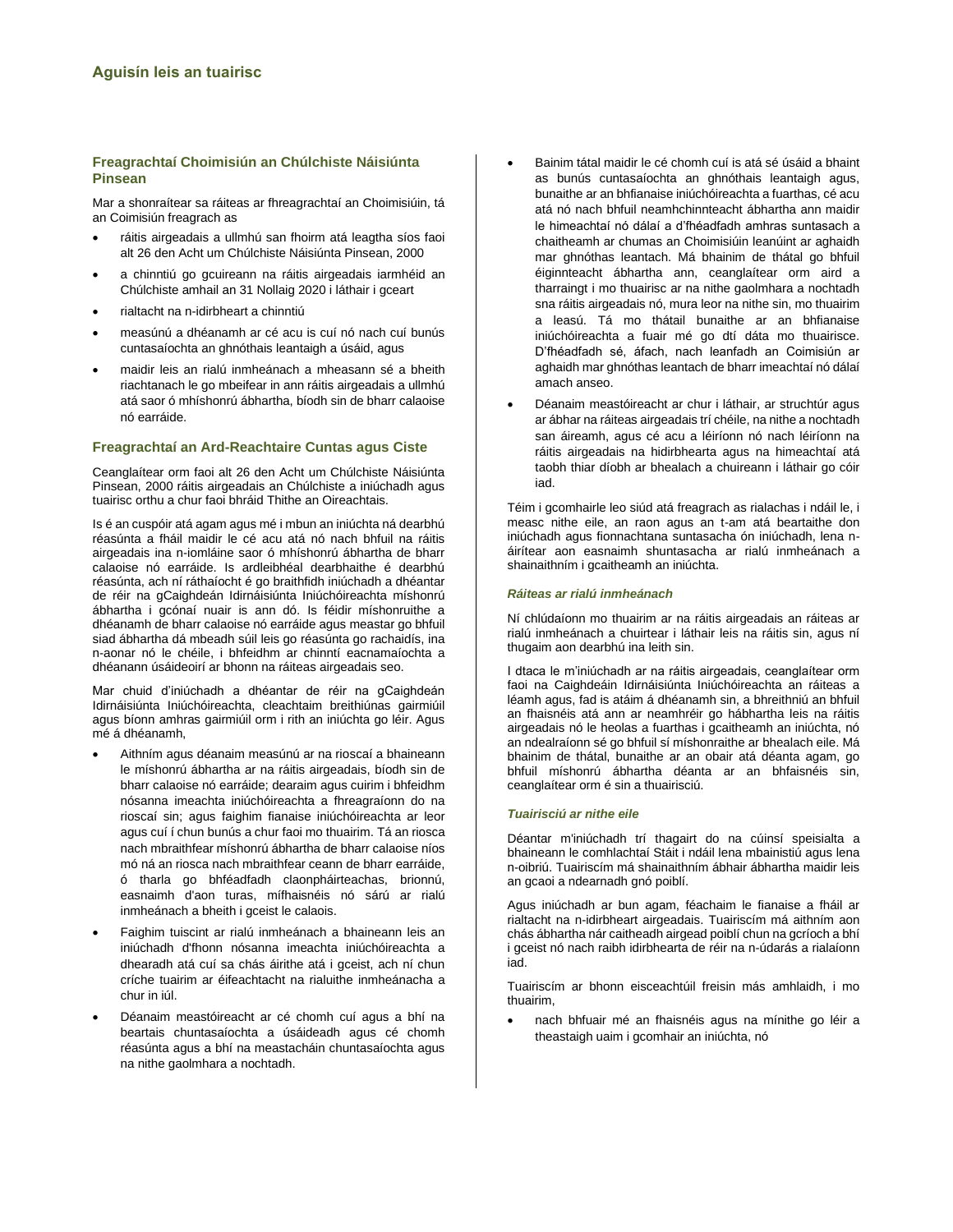# **Aguisín leis an tuairisc**

- nár leor na taifid chuntasaíochta le go bhféadfaí na ráitis airgeadais a iniúchadh go réidh agus i gceart, nó
- nach bhfuil na ráitis airgeadais ag teacht leis na taifid chuntasaíochta.